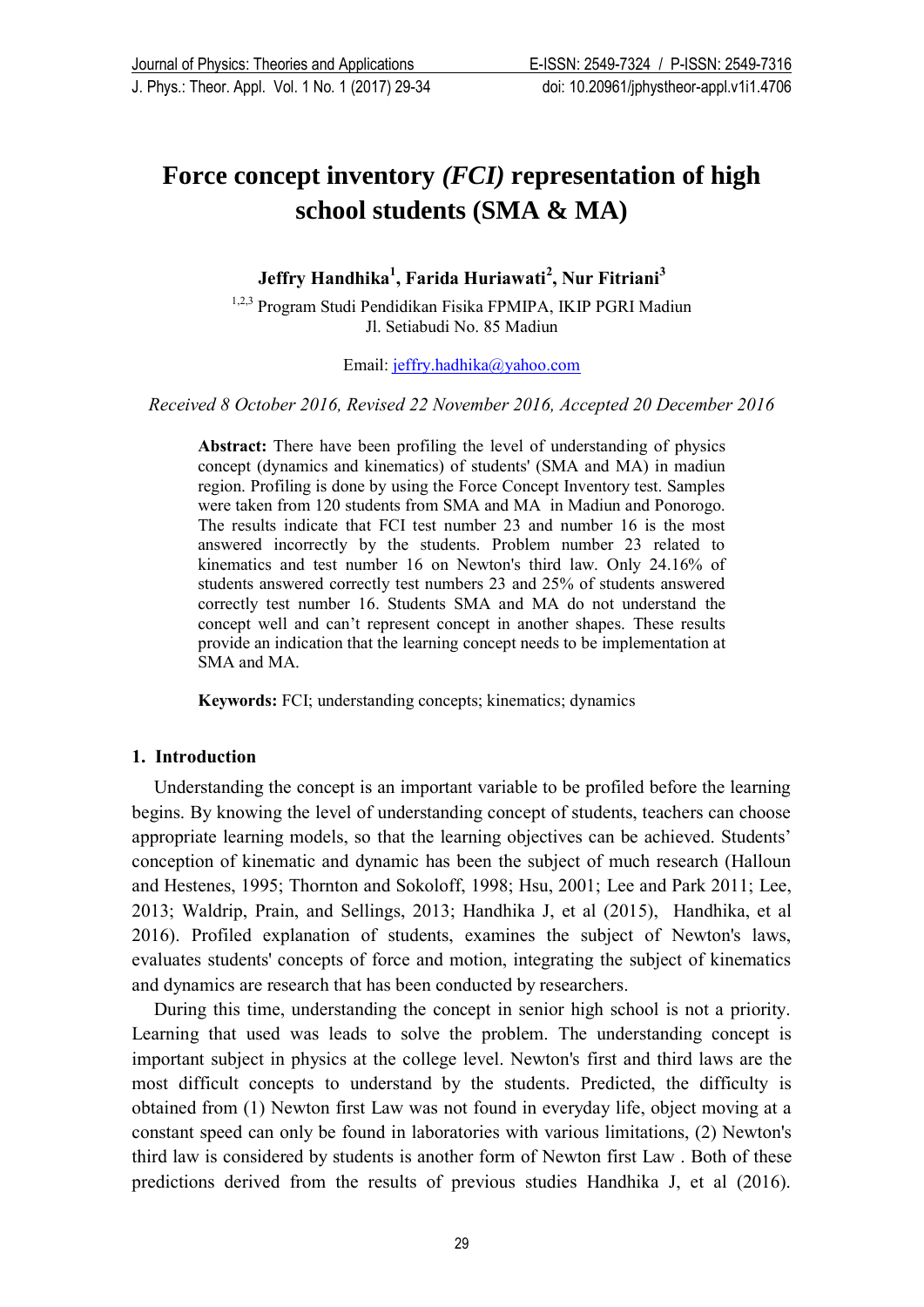Knowledge initial concepts students can be obtained from various sources of external and internal conditions of the students. External sources include Teachers, peers, teaching resources, and even the environment, internal sources derived from the representation of students to the concepts derived from external sources (Figure1). Internal conditions that most affect students conception is the ability of critical thinking and intuition.



**Figure 1.** Flow chart of appearance student's conception

The initial conception or prior knowledge can be correct (as per the opinion of scientists) or it may be incorrect, and partly incorrect. Mayer (2009) explains that the information can be entered through two channels, words and images. Information in the form of words can be entered through the ear and the word (written) through the eyes. Images Information received by the eyes. The eyes and ears are the sensor memory. The process of representation occurs in the next step, where there is a selection process, organization, integration in the working memory to give birth early knowledge in long term memory (Figure 2).



**Figure 2.** Cognitive Theory of Multimedia Learning

Force Concept Inventory (FCI) [http://modeling.asu.edu](http://modeling.asu.edu/) as a part of the external representation of multimedia in Cognitive Theory of Multimedia Learning. Students are required to choose an answer in accordance with the understanding possessed. FCI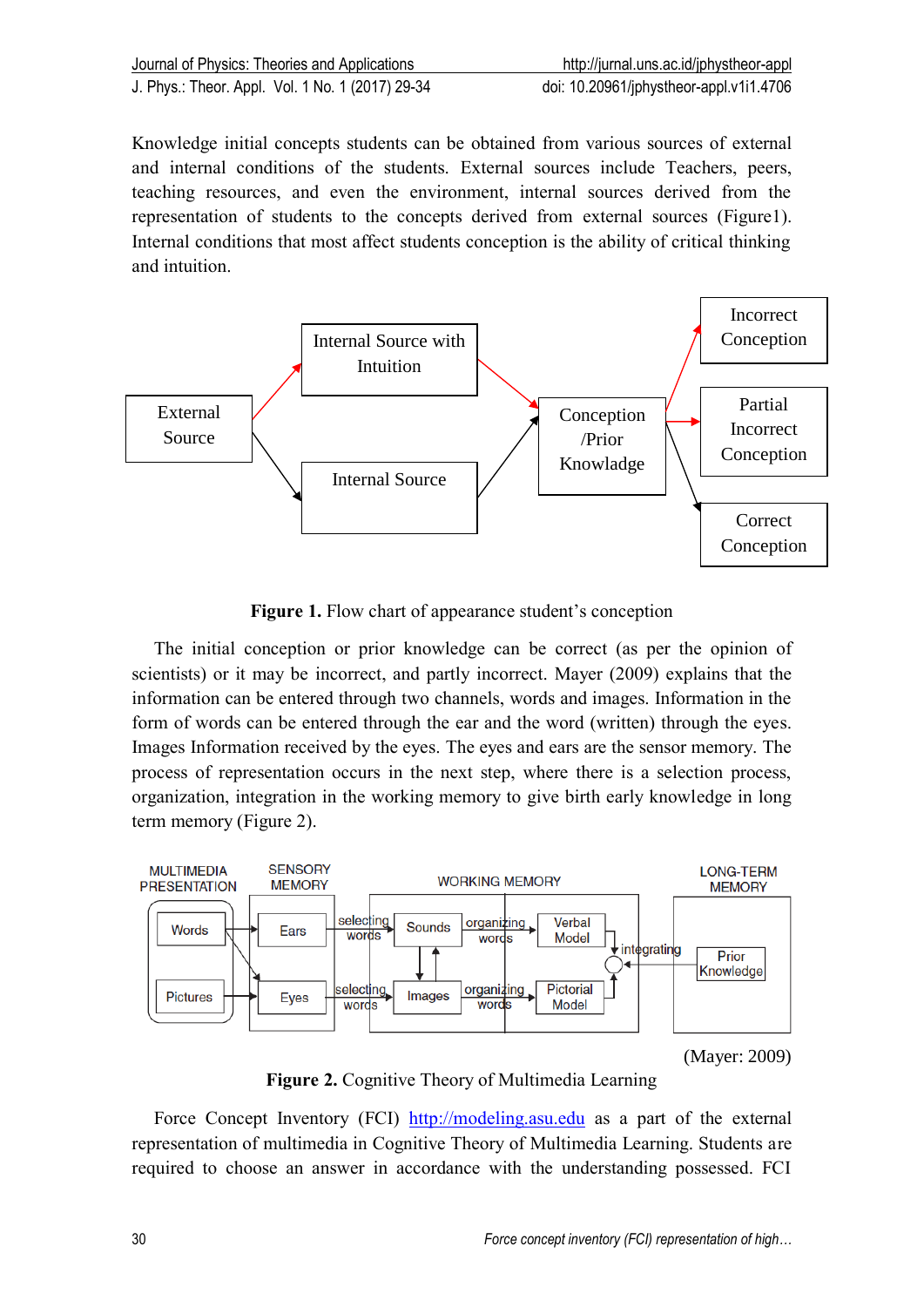contain information about the words and pictures. It's just that there needs to be development, where in fact the students already have prior knowledge of the concepts that will be studied. In high school madiun regional areas, research in profiling conception in senior high school level has not been done. This study is a preliminary study which is expected to be used as a reference for high school teachers and equal regional Madiun for implementing the learning process. This research also can be used as the basis for IKIP PGRI Madiun FPMIPA Physics Department to developing learning Physics.

# **2. Method**

Methods of this research is descriptive qualitative. The subjects of the research are SMAN 1 Kawedanan X.5 class totaled 32 students, a class X .1 SMAN 1 Slahung with 22 students, 29 students X MIA 4 SMA Muhammadiyah 1 Ponorogo, and X MIA 2 MAN 2 Madiun with 37 students. FCI is a diagnostic test designed to determine the level of students' understanding in physics concept, assessing the effectiveness evaluation at various levels as the introduction of the teaching of physics. FCI instrument consists of 30 questions.

Results and Discussion

From FCI results test, obtained information that the question numbers 23 and 16 are the most answered incorrectly by the students, while numbers 15 and 19 are the most answered correctly by students (Figure 3).



**Figure 3.** Number of correct answers each question item of FCI

Problem number 23 is a test related to kinematics. To understand about the number 23, students must understand concept of motion in a straight line at constant speed and uniform acceleration. Mathematical equations of motion in a straight line at a constant speed can be changed into a uniformly accelerated motion if acceleration is equal to zero. (eq. 1.1 and 1.2)

 = + + 1 2 <sup>2</sup>………………..… (1.1)

If  $a_r = 0$ ,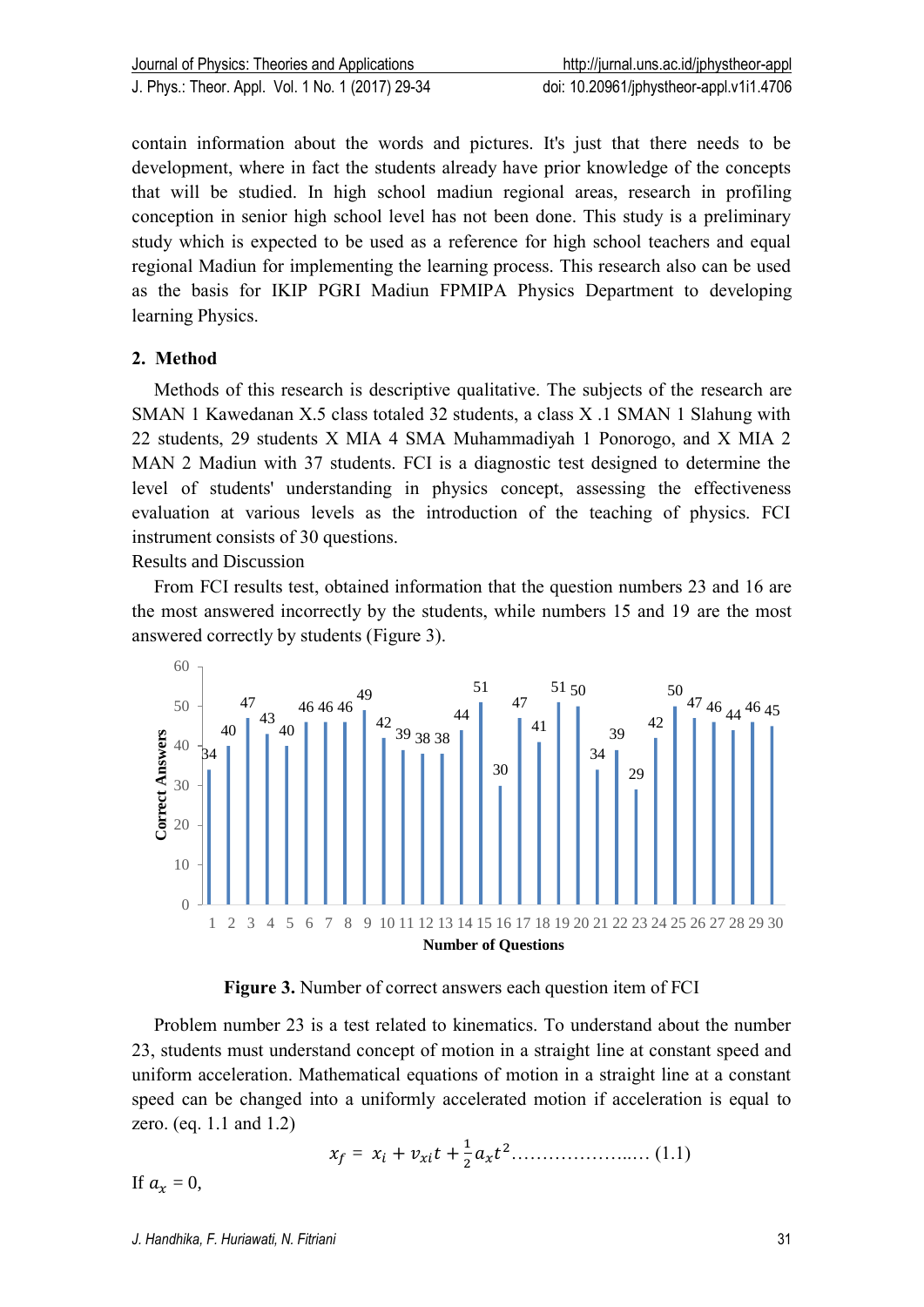J. Phys.: Theor. Appl. Vol. 1 No. 1 (2017) 29-34 doi: [10.20961/jphystheor-appl.v1i1.4706](http://dx.doi.org/10.20961/jphystheor-appl.v1i1.4706)

= + ……………………….... (1.2)

Equation (1.2) is the equation of motion in a straight line at constant speed. If students understand the concept of motion in a straight line at constant speed and acceleration uniform, then the question numbers 23 and 21 must be correct. The results show that the data description to Question 21, many students are also incorrect. Details of the correct answer for question number 23 as follows: SMAN 1 Kawedanan of 32 students, nine students answered correctly (28.12% of students answered correctly), SMAN 1 Slahung of 22 students, five students answered correctly (22.72% of students answered correctly), SMA Muhammadiyah 1 Ponorogo of 29 students, 8 students answered correctly (27.58% answered correctly), MAN 2 Madiun of 37 students, 12 students answered correctly (32.43% of students answered correctly). Number of students answered correctly was 34 students (28.33% of students answered correctly) of the total sample of 120 students. Problem number 21 with the following details: SMAN 1 Kawedanan of 32 students, 8 students answered correctly (25% of students answered correctly). SMAN 1 Slahung of 22 students, four students answered correctly (18.18% of students answered correctly). SMA Muhammadiyah 1 Ponorogo of 29 students, six students answered correctly (20.68% answered correctly). MAN 2 Madiun of 37 students, 11 students answered correctly (30% of students answered correctly). Number of students answered correctly was 29 students (24.16% of students answered correctly) of the total sample of 120 students.

It can be concluded that more than 70% of students partially understand the concept of kinematics. Students should understand the various representations of concepts were presented in the kinematics (constant speed and uniform acceleration). Students not only understand and apply the definition of equality that exist, but should be able to evaluate the existing equation and adapted to the given problem. In order to strengthen this argument, about the number 19 and 20 on kinematics can be used to determine the student understanding. Unique results obtained in test numbers 19 and 20, where 51 students (number 19) and 50 students (number 20) answered correctly.

Problem number 19 and 20 using the external representation of verbal-visual with verbal representations choice answers, while the question numbers 21 and 23 use the question of external representation of verbal-visual and mathematical representation of the choice of answers (Figure 2). This result leads to the tendency of students to understand the concept only partially. Visual representation of the number 19 and 20 is more easily understood by the students because of several factors (1) the student has done experiments with visual results presented in external representation in question, (2) only requires a one stage process of thinking. Point number two is the assumption of those found in this research. Verbal-visual representation of the number 19 and 20 (Figure 4) presents images that can be obtained directly physical quantities and time position, whereas the question numbers 21 and 23, the amount of kinematics indirect information can be obtained. Students should understand the concept of "constant force" that affects the "constant acceleration". The magnitude of this acceleration is characteristic of uniformly accelerated motion. Hierarchy materials in Indonesia do not connect between kinematics and dynamics, students have not been able to find a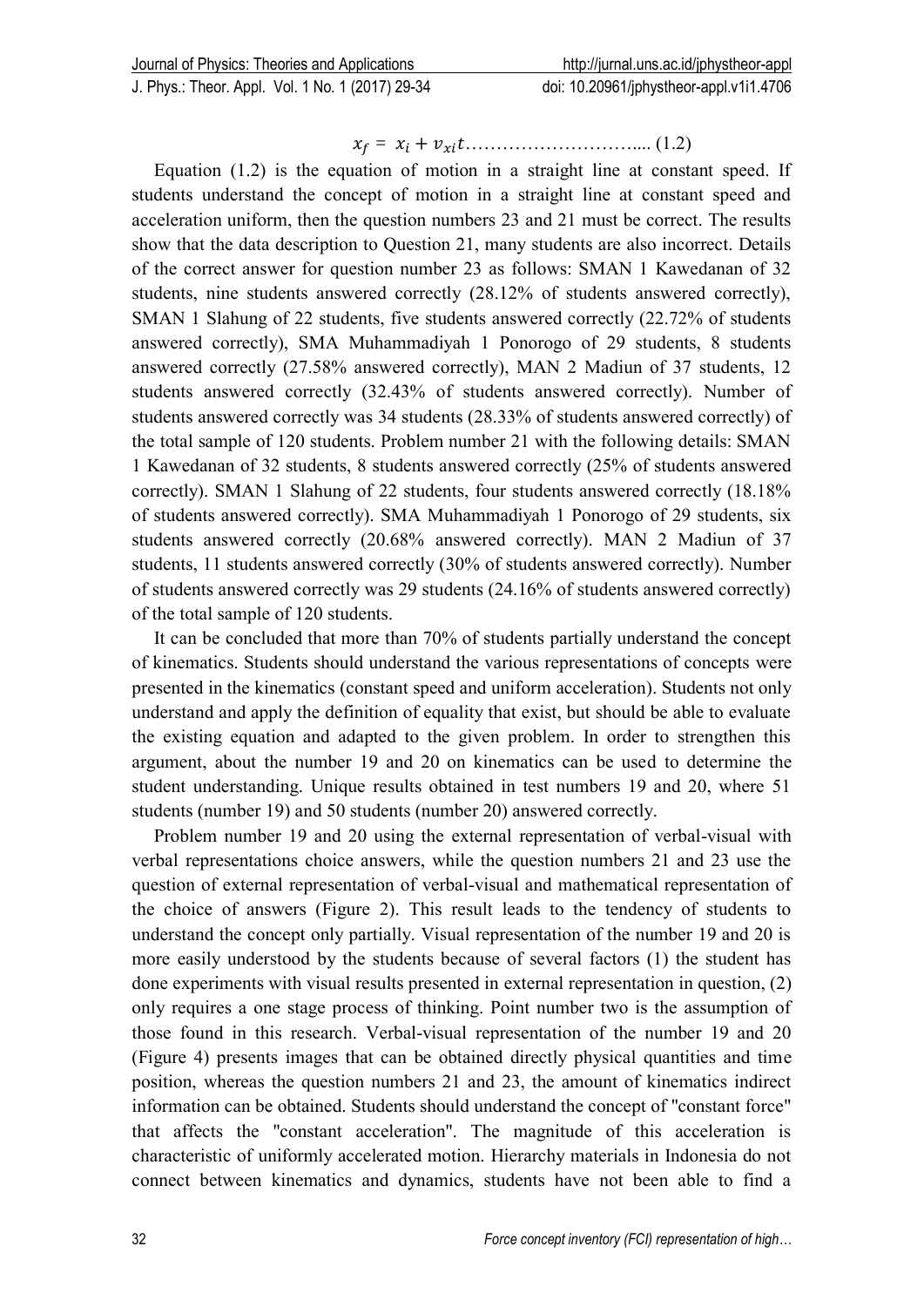relationship between the two concepts as taught separately. Based learning concept and the concept of integration is recommended to begin to be taught in high school and on an equal level.

Question number 16 related with Newton's third law. External representation used in Question 16 is a verbal representation. External representation used requires analysis and synthesis capabilities of students, not only the definition of the concept. The integration of concept dynamics-kinematics is also used to mislead the students' answers (The word "pushing the truck" and "moving with constant velocity"). For students who have misconceptions Newton's law, Problem number 16 also directs students to answer "no force acting on both cars" because there is a constant speed information, the impact of acceleration equal to zero consequentially force is zero. Recommended for teachers to emphasize the external representation "pushing the truck" gives the sense that the object is still in contact Events, so the Newton law applicable to this question is Newton's third law.

In question number 15, presented verbal representation leads directly to the physical quantity acceleration, making it easy for students to link it with force. External visual representation of the image in question number 15 clearly provide the information that the two objects are touching, consequently Newton III law applies to this question. Question number 15 more correct answers compared with the number 16. It can be concluded that students who can answer questions 15 and 16 correctly, then these students understand the concept, while the incorrect answer, or just one correctly, it can be concluded that the students understand partially or have misconceptions.

# **3. Conclusion**

Two or more external representation presented in the test can help students understand the problem or even make it difficult. If the representation is presented is already known by the students, it will be easier for students in deciding the correct answer (question number 15), but the external representation that require the integration concept, it is difficult for students to understand because they are used to understand the subject separately. Verbal representation would be difficult for the student when the student has not been able to integrate with the verbal representation of prior knowledge (number 16). Recommended subject to teach physics kinematics-dynamics must be integrated, or emphasis on the relationship of the subject to minimize errors in analyzing problems.

# **References**

[Handhika](http://scitation.aip.org/search?value1=Jeffry+Handhika&option1=author&option912=resultCategory&value912=ResearchPublicationContent) J, et al. (2015). External Representation to Overcome Misconception in Physics. *ICMSE 2015*. PE 34 37

Handhika, J., Cari, C., Soeparmi, A., & Sunarno, W. (2016, February). Student conception and perception of Newton's law. In T. Hidayat, A. B. D. Nandiyanto, L. Hasanah, R. Rosjanuardi, A. Jupri, I. R. Suwarma, & L. S. Riza (Eds.), *AIP Conference Proceedings* (Vol. 1708, No. 1, p. 070005). AIP Publishing.

Hestenes, D., Wells, M., & Swackhamer, G. (1992). Force concept inventory. *The*